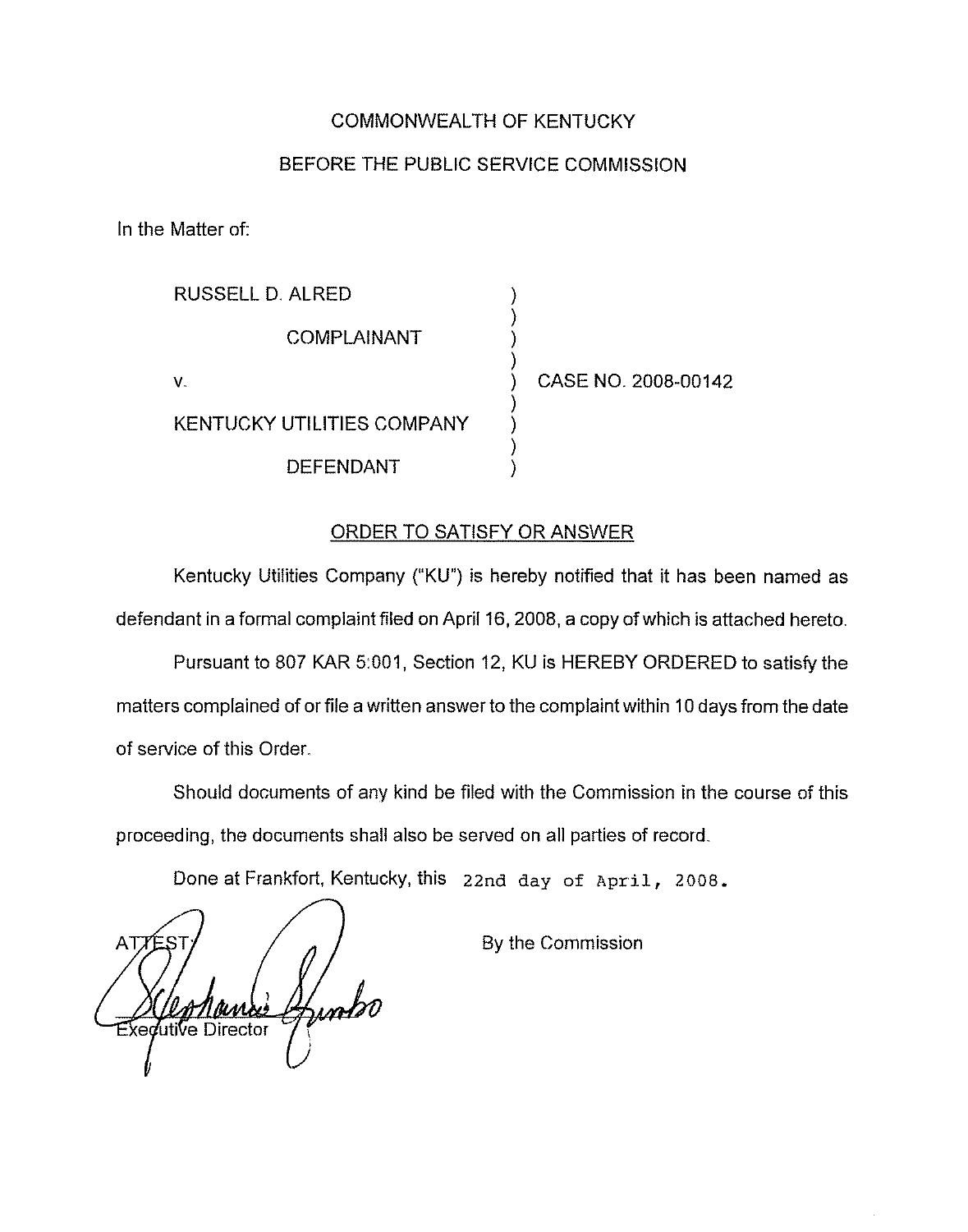## COMMONWEALTH OF KENTUCKY

## BEFORE THE PUBLIC SERVICE COMMISSION

In the matter of:

 $2009 - 142$ <u>ussell D. Alred</u> RECEWED Your Full Name) COMPLAINANT APR 1 6 2008 PUBLIC SERVICE<br>COMMISSION VS.  $Keathuclky$   $Uf:(f,f,f)$ </u> **DEFENDANT COMPLAINT**  $A$  (red  $Ku(r||D)$ The complaint of  $\mathbf{r}$ respectfully shows: Russell D. A Ired  $(a)$  $\frac{\int \theta_c \int_{\delta x} \int \mathcal{F} \mathcal{F}}{(\gamma_{\text{outAclidean}})}$  Harlan  $\frac{K\psi \psi \psi \mathcal{F}}{(\gamma_{\text{outAclidean}})}$ Kentacky Utilities (KU)  $(b)$  $1.0.88 \times 53600,$  Atlanta, 5A 30353-6200 That:  $M has Unlawfuly by ||pcl and$ <br>(Describe here, attaching additional sheets if necessary,  $(c)$  $\frac{\sqrt{e^2-1} \pi}{\sqrt{e^2}}$  on  $\frac{\pi}{e}$   $\frac{\pi}{e}$   $\frac{\pi}{e}$   $\frac{\pi}{e}$  $\int \mathcal{L} \mathcal{L} \mathcal{L}$ a "Fuel Adjustment chige and basis for the complaint.) of existing Law. Ka Connot in ublation Charge me or any other (astomer thischige

## Continued on Next Page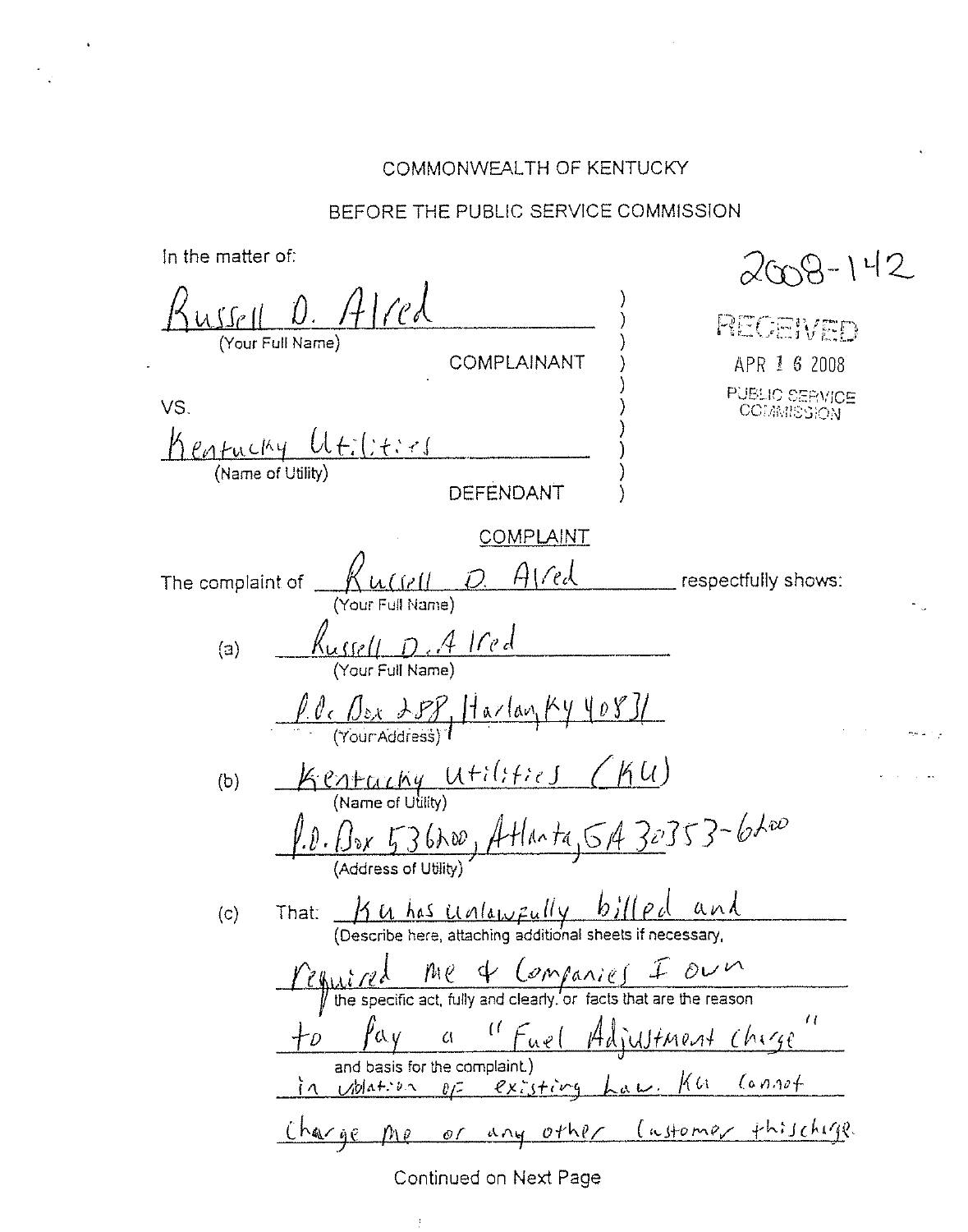Formal Complaint Russell Q Alred vs. Kentucky Utilities

Page 2 of 2 Ku Should poily be allowed to bill<br>Customers authorized Charges. 2007 Commander BARCE Wherefore, complainant asks  $\underbrace{+L\alpha+\cdots+L\alpha}_{(Specifically state the relief desired)}$  $\frac{4}{3}$ rect Ku to reinburse me all the monies I have Part Ku For Fuel Algust ment charges Since - I kave been a Customer. Al So prevent KU From these Fees in the Fiture. Dated at  $\frac{\text{frac}}{\text{(Your City)}}$ , Kentucky, this  $\frac{1}{\text{(Your City)}}$  $\frac{\lambda^{00}y}{\lambda^{00}}$ of  $A\mathscr{N}_r$ .<br>Your Signalure)

à

(Name and address of attorney, if any)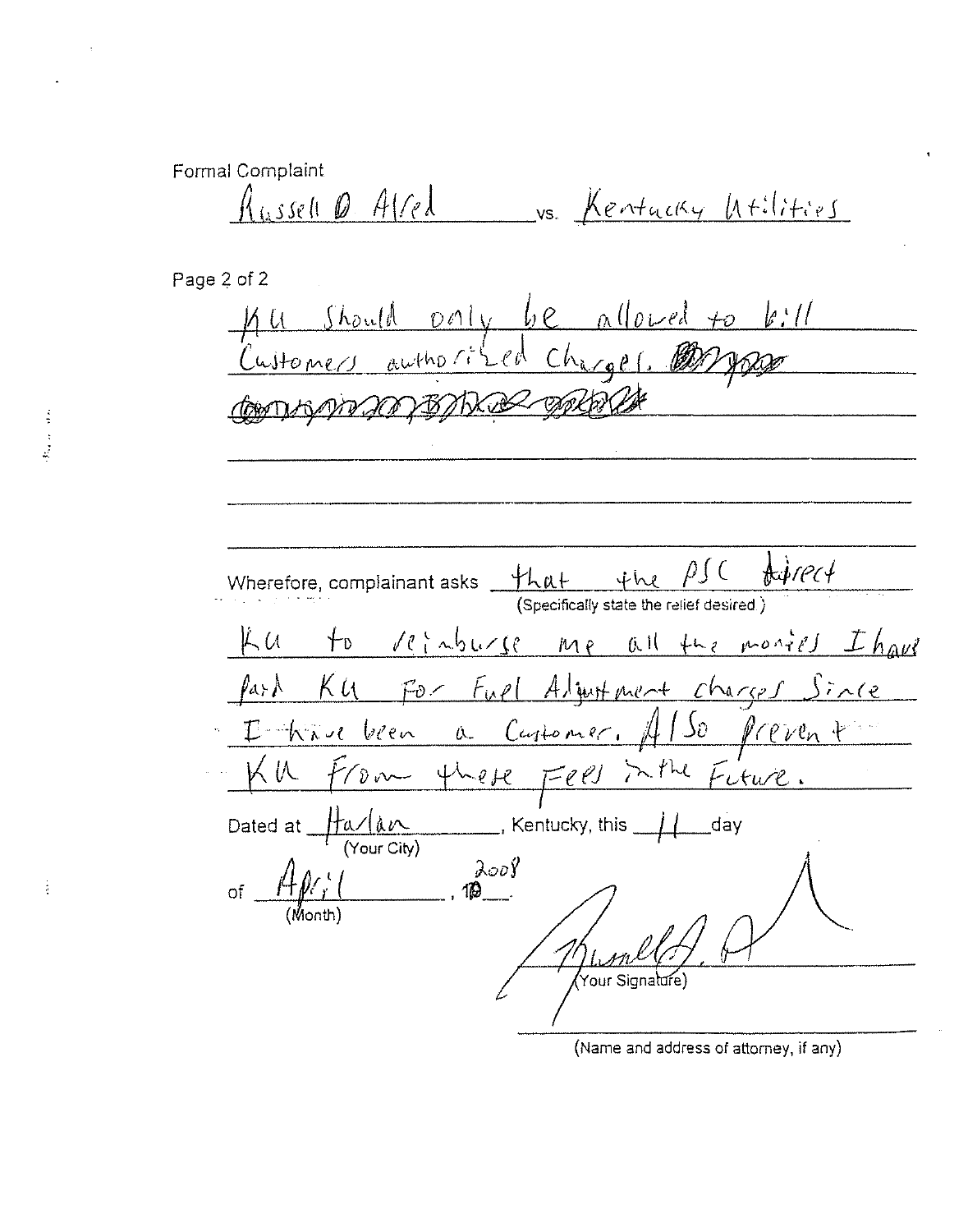## 807 KAR 5:001. Rules of procedure.

#### Section 12. Formal Complaints.

(1) Contents of complaint. Each complaint shall be headed "Before the Public Service Commission," shall set out the names of the complainant and the name of the defendant, and shall state:

(a) The full name and post office address of the complainant

(b) The full name and post office address of the defendant

(c) Fully, clearly, and with reasonable certainty, the act or thing done or omitted to be done, of which complaint is made, with a reference, where practicable, to the law, order, or section, and subsections, of which a violation is claimed, and such other matters, or facts, if any, as may be necessary to acquaint the commission fully with the details of the alleged violation The complainant shall set forth definitely the exact relief which is desired (see Section 15(1) of this administrative requlation).

(2) Signature. The complaint shall be signed by the complainant or his attorney, if any, and if signed by such attorney, shall show his post office address Complaints by corporations or associations, or any other organization having the right to file a complaint, must be signed by its attorney and show his post office address No oral or unsigned complaints will be entertained or acted upon by the commission

(3) Number of copies required. At the time the complainant tiles his original complaint, he must also file copies thereof equal in number to ten (10) more than the number of persons or corporations to be served

#### (4) Procedure on filing of complaint.

(a) Upon the filing of such complaint, the commission will immediately examine the same to ascertain whether it establishes a prima facie case and conforms to this administrative regulation If the commission is of the opinion that the complaint does not establish a prima facie case or does not conform to this administrative regulation, it will notify the complainant or his altorney to that effect, and opportunity may be given to amend the complaint within a specified time If the complaint is not so amended within such time or such extension thereof as the commission, for good cause shown, may grant, it will be dismissed

(b) If the commission is of the opinion that such complaint, either as originafiy filed or as amended, does establish a prima facie case and conforms to this administrative regulation, Ihe commission will serve an order upon such corporations or persons complained of under the hand of its secretary and attested by its seal, accompanied by a copy of said complaint, directed to such corporation or person and requiring that the matter complained of be satisfied, or that the complaint be answered in writing within ten (10) days from the date of service of such order, provided that the commission may, in particular cases, require the answer to be filed within a shorter time

(5) Satisfaction of the complaint, If the defendant desires to satisfy the complaint, he shall submit to the commission, within the time allowed for satisfaction or answer, a statement of the relief which he is willing to give Upon the acceptance of this offer by the complainant and the approval of the commission, no further proceedings need be taken

(6) Answer to complaint If satisfaction be not made as aforesaid, the corporation or person complained of must file an answer to the complaint, with certificate of service on other parties endorsed thereon, within the time specified in the order or such extension thereof as the commission, for good cause shown, may grant The answer must contain a specific denial of such material allegations of the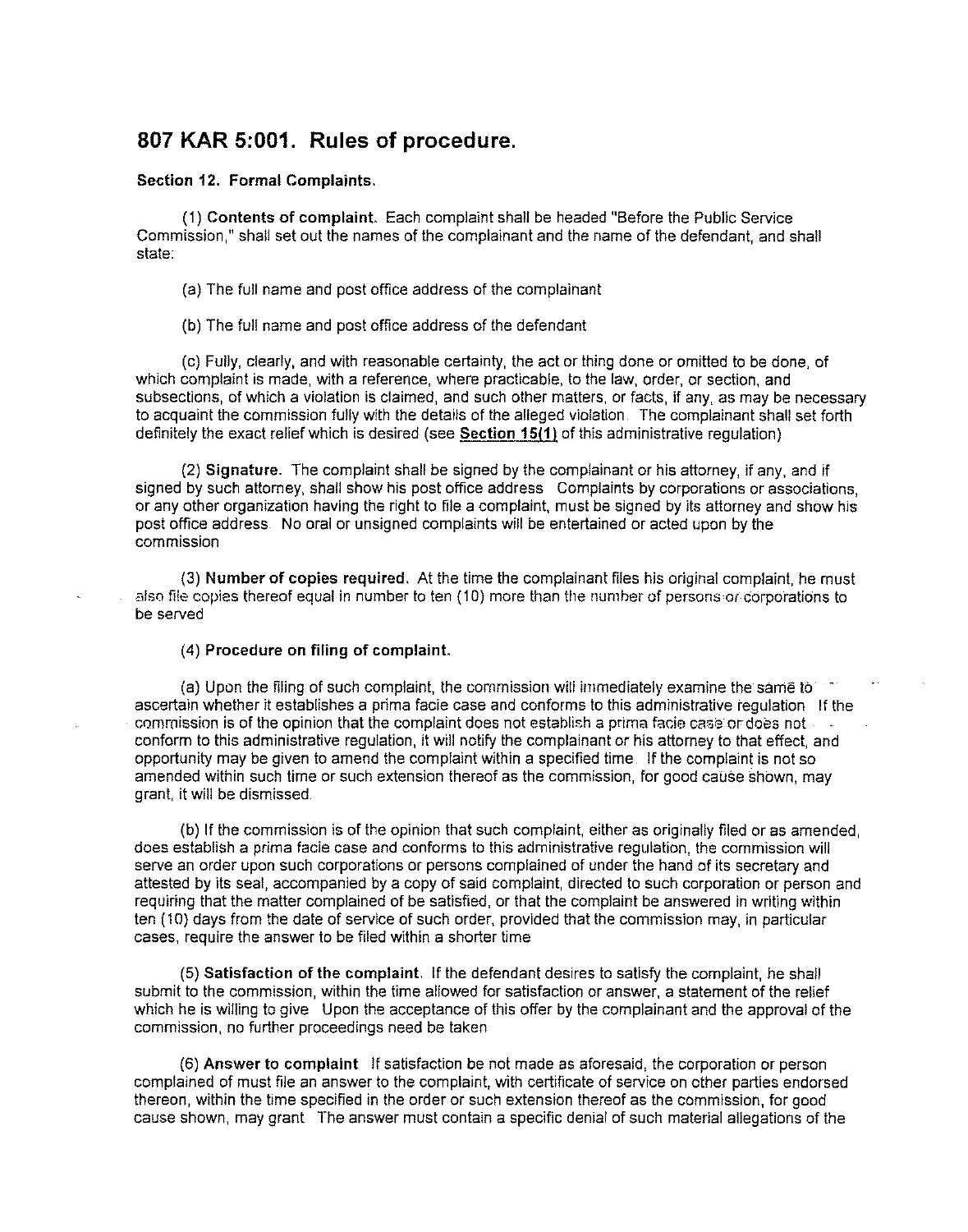complaint as controverted by the defendant and also a statement of any new matter constituting a defense If the answering party has no information or belief upon the subject sufficient to enable him to answer an allegation of the complaint, he may so state in his answer and place his denial upon that ground (see Section 15(2) of this administrative regulation).

 $\mathcal{L}^{\text{max}}_{\text{max}}$  , where  $\mathcal{L}^{\text{max}}_{\text{max}}$  $\label{eq:4} \frac{1}{\sqrt{2}}\int_{0}^{\frac{1}{2}}\frac{1}{\sqrt{2}}\left(\frac{1}{\sqrt{2}}\right)^{2}d\mu_{\rm{B}}\,d\mu_{\rm{B}}$ 

 $\mathcal{L}^{\text{max}}_{\text{max}}$  $\sim$ المتحدث والمستعمل وموقودها فالمحافي والمحافظة المحادث والمستحدث mention from the

a sa bandar da kara ta 1990 a sa bandar da sa bandar da kara <mark>sa baya gawa wanyin sa sa</mark> bandar da sa bandar da<br>Manazarta  $\omega_{\rm{max}}$  and  $\omega_{\rm{max}}$ .<br>1980년 1989년 1월 1일 - 대한민국의 대한민국의 대한민국의 대한민국의 대한민국의 대한민국의 대한민국의 대한민국의 대한민국의 대한민국의 대한민국의 대한민국의 대한민국의 대한민국의 대한민국의

 $\sim 200$  $\sim 10^{-1}$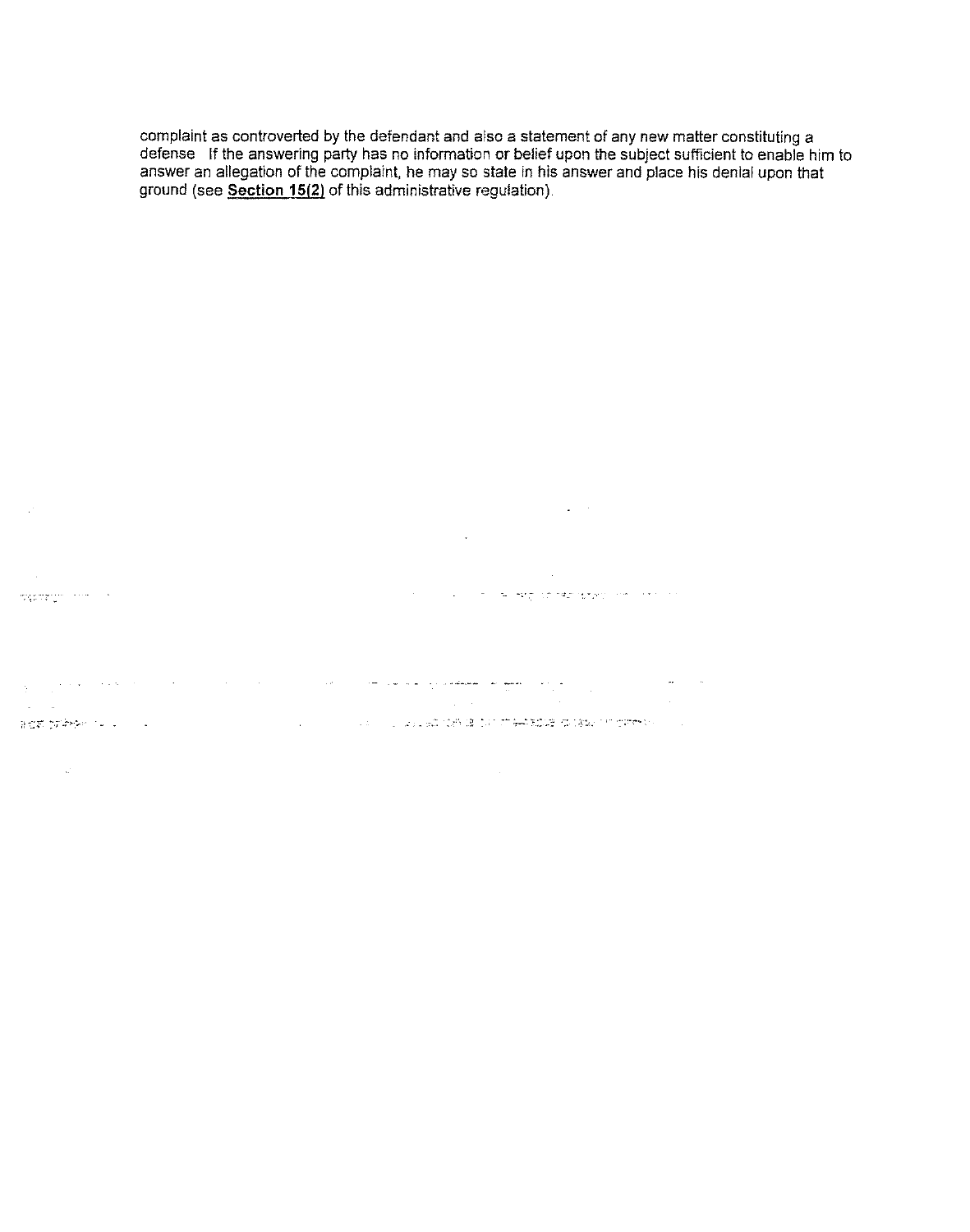# 807 KAR 5:001. Rules of procedure.

### Section 15. Forms.

 $^{\prime\prime}$  .

 $\frac{1}{\pi}$ 

Ň

 $\frac{1}{2}$  ,  $\frac{1}{2}$ 

(1) In ait practice before the commission the following forms shall be followed insofar as practicable;

 $\sim$  100  $\mu$ 

 $\label{eq:1} \frac{1}{\sqrt{2\pi}\left(1-\sqrt{2\pi}\right)}\left(\frac{1}{\sqrt{2\pi}}\right)^{1/2}\left(\frac{1}{\sqrt{2\pi}}\right)^{1/2}\left(\frac{1}{\sqrt{2\pi}}\right)^{1/2}.$ 

- (a) Formal complaint
- (b) Answer
- (c) Application.
- (d) Notice of adjustment of rates
- (2) Forms of formal cornolaint.
- (3) Form of answer to formal complaint.

 $\mathcal{L}_{\text{adv}}(\mathcal{L}_{\text{adv}}(\mathcal{A})) = \mathcal{L}_{\text{adv}}(\mathcal{A}) = \mathcal{L}_{\text{adv}}(\mathcal{L}_{\text{adv}}(\mathcal{A}))$ 

þ,

(4) <u>Form of applicatio</u>

بلاري والتعقيب القاريطينية

(5) Form of notice to the commission of adiustment of rates

والمحافظ والمراوي والمتعارف المقمات